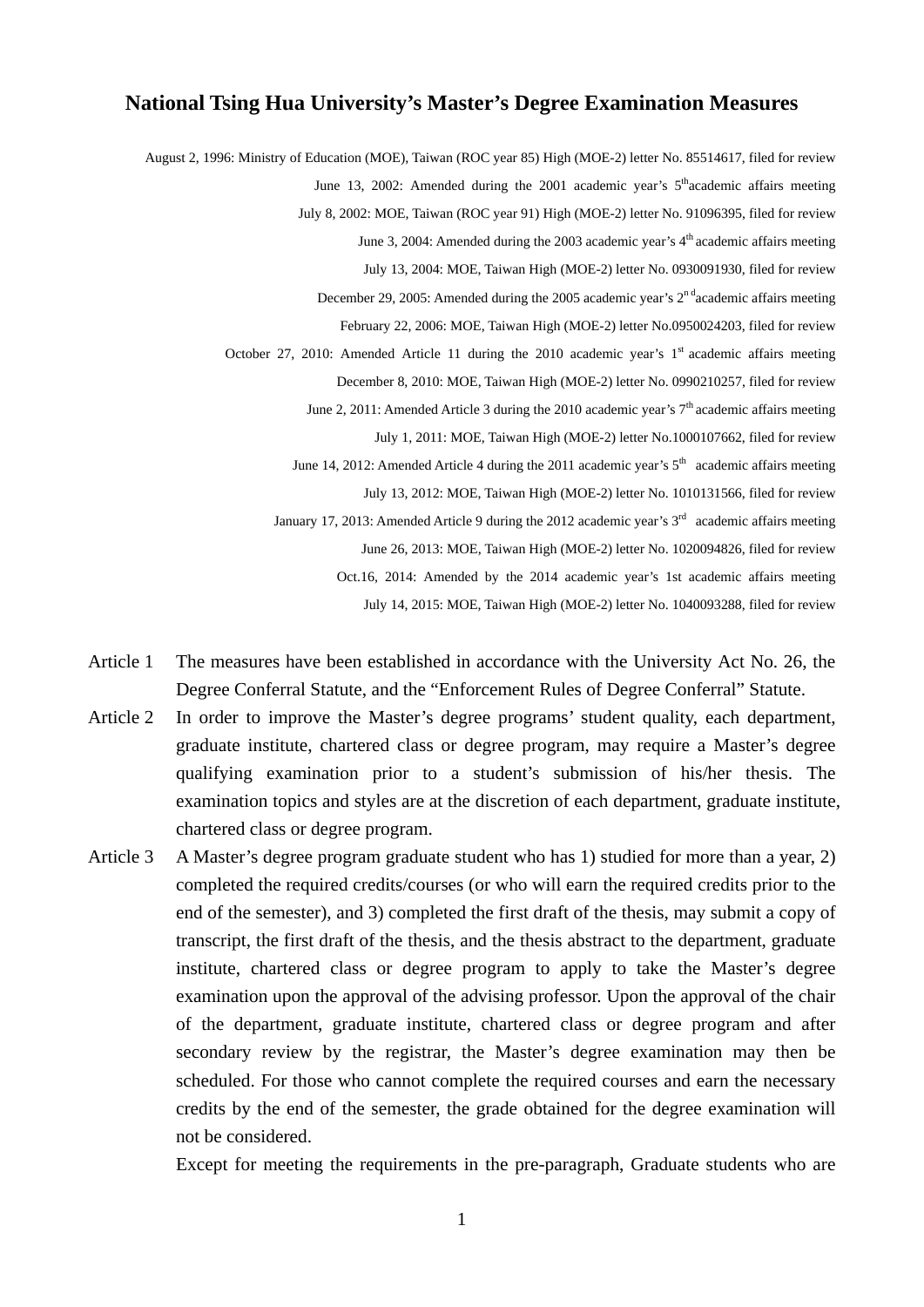enrolled in the University since Academic Year 2015 shall take National Tsing Hua University Academic Research Ethics Education Course and receive a passing grade before applying for the degree examination.

At the end of each semester, each department, graduate institute, chartered class or degree program shall submit a name list of all students' Examination committee members to the Division of Registration for the approval of the Vice President for Academic Affairs for records.

Article 4 A Master's degree examination committee is comprised of three to five members. The advising professor serves as an *ex officio* member (joint/dual degree programs in cooperation with overseas academic institutions are not bound by this.) but cannot serve as the chair of the degree examination committee. The chair of the degree examination committee is nominated by attending members. The members administering the exam must represent greater than 1/2 of total committee members (excluding the advising professor).

> A Master's degree student's spouse or third-degree relative by blood or by marriage cannot serve as a Master's degree examination committee member. Examination committee members are appointed by the university president based on the nominations of chairs from each department, graduate institute, chartered class or degree program.

- Article 5 A Master's degree examination committee member, in addition to possessing research expertise on the graduate student's thesis topic, must meet at least one of the following criteria:
	- (1) Has served as a professor or an associate professor.
	- (2) Has served as an academician, research fellow, or associate research fellow at Academia Sinica.
	- (3) Holds a doctoral degree and has garnered notable academic achievements.
	- (4) Has academic or professional achievements in a rare or highly specialized academic field.

The specific standards for items 3 and 4 are established by each department, graduate institute, chartered class or degree program.

- Article 6 The graduate students that have been approved for taking the degree examination should follow the requirements set forth in the "Graduate Student Graduation Dissertation Format Regulations" to complete the formal draft and abstract of the thesis, and then submit the thesis, along with a recommendation letter from the advising professor, to the department, graduate institute, chartered class or degree program; these documents will then be forwarded to the degree examination committee members for review, and a date will be scheduled to hold the examination.
- Article 7 In principle, the Master's degree thesis (including the abstract) should be written in Chinese. A thesis that has been used to obtain another degree cannot be submitted again.
- Article 8 A thesis that is submitted prior to the Master's degree examination should be in bound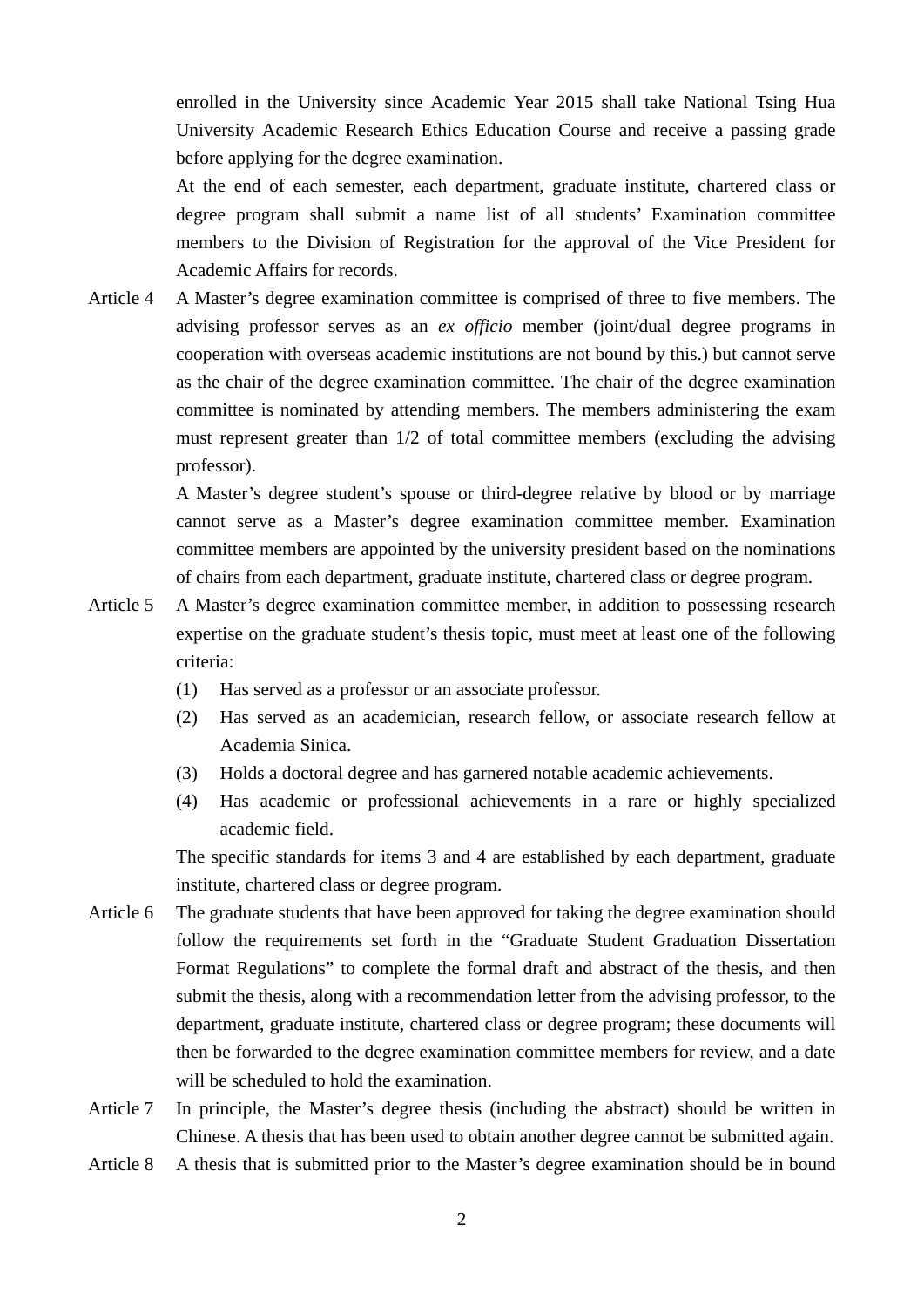format; however, if there are difficulties, it can be submitted in loose-leaf format. Upon passing the degree examination, the student may then proceed with the binding process. The Department of Academic Affairs has separate rules regarding the electronic submission of the thesis.

Article 9 The Master's degree examination date is set based on the university's academic calendar. Each department, graduate institute, chartered class or degree program sets the date and location of the examination.

> Those who have applied for early registration may take the Master's degree examination after the end of the most recent semester and before the beginning of the subsequent semester.

- Article 10 A Master's degree examination includes a thesis examination and a thesis review. The thesis examination is a publicly held oral exam, and when necessary, another type of examination may be held separately (e.g., a written, knowledge-based test).
- Article 11 A Master's thesis examination's grade will be average grade of all the attending committee members' anonymous grades for the thesis content and oral examination (and/or other forms of examination, if such are administered). A grade of 70 (or the equivalent of B-) is considered to represent a passing score. However, if more than 1/2 of the committee members indicate that the candidate did not pass, the final registered grade will be "fail."
- Article 12 The thesis itself will not be graded. For those who have passed the thesis review, the examination committee members that attended the thesis examination will sign an "Examination Committee Member Verification Form" to complete the thesis review. The thesis examination grade will be the grade for the degree examination (i.e., the overall score for both the thesis examination and the thesis review). If the thesis examination committee members request a revision, the student should revise the thesis and submit it for secondary review by the examination committee members. Those who cannot revise the thesis and complete the review process prior to the next semester's registration date will have their candidacy review process nullified. If plagiarism or cheating can be verified by the examination committee, the degree examination will be graded as "fail" and will be presented at the next Students Affairs meeting for processing.
- Article 13 If a student did not pass the degree examination and is still under the limits of the maximum study period, he/she may apply for a re-examination during the next semester or next academic year. Re-examination is limited to once; if the student fails a second time, he/she will be expelled.
- Article 14 After the Master's degree examination has been held and the student has passed both the thesis examination and the thesis review, each department, graduate institute, chartered class or degree program should submit the graduate student's degree examination grade, a copy of the "Examination Committee Member Verification Form" and a completed